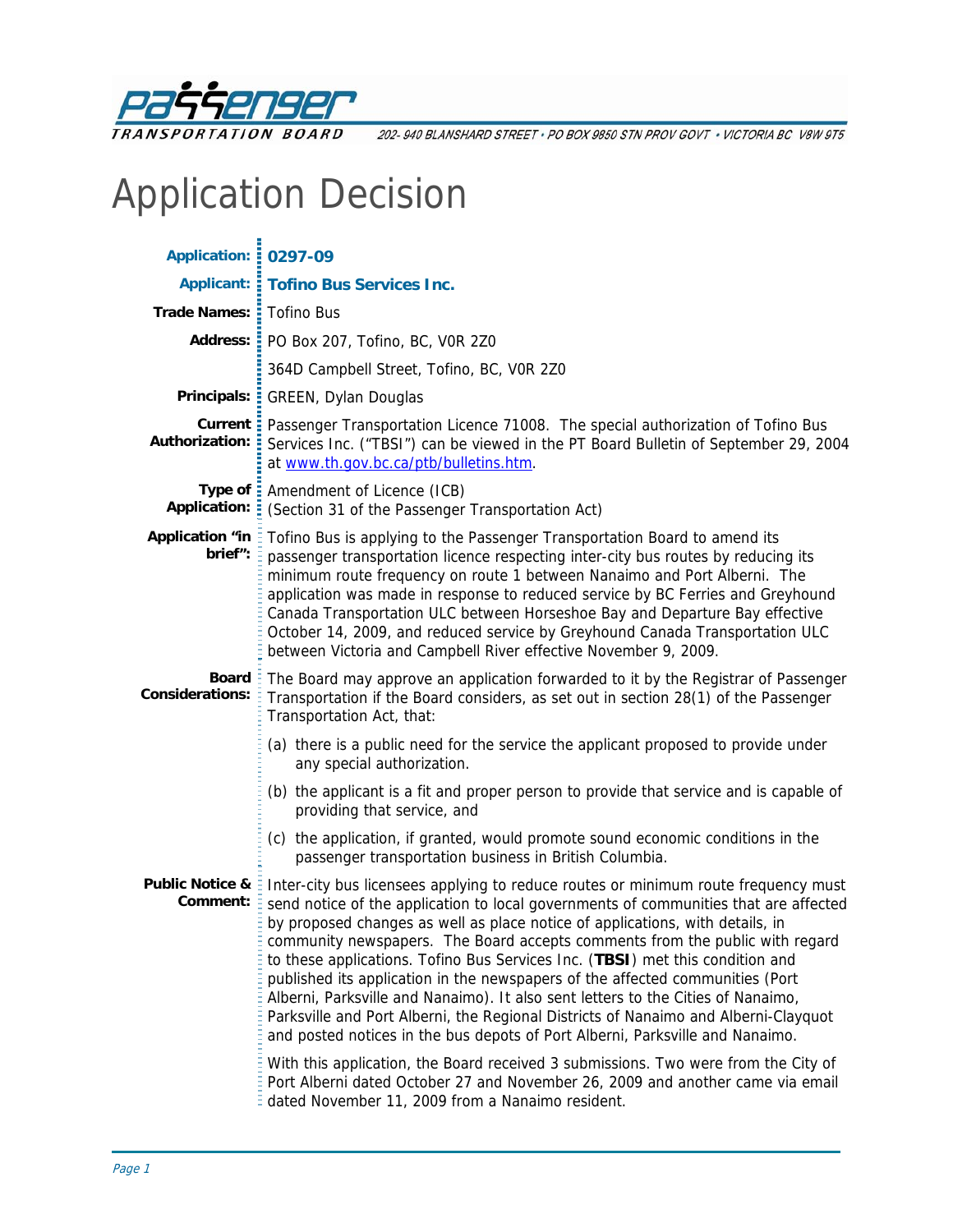# **Board Decisions: The minimum route frequency reductions sought by the applicant are approved.**

**Background:** TBSI took over Route V (Nanaimo-Tofino) of Greyhound Canada Transportation ULC (**GCTU**) in 2006 as part of an interline agreement and as an agent for GCTU using highway coaches. TBSI is requesting to reduce the minimum service frequency between Port Alberni and Nanaimo, a portion of its Route 1 services between Nanaimo and Tofino as set out below:

| <b>Route Points</b>       | <b>Daily Minimum</b><br>(each direction) | <b>Total Weekly</b><br><b>Minimum</b> |
|---------------------------|------------------------------------------|---------------------------------------|
| City of Nanaimo           | From 3 to 2                              | From 42 to 32                         |
| Wellington                | 1 <sub>fd</sub>                          | 28 <sub>fd</sub>                      |
| Nanoose                   | 1 <sub>fd</sub>                          | 28 <sub>fd</sub>                      |
| Craig's Crossing          | 1 <sub>fd</sub>                          | 28 <sub>fd</sub>                      |
| <b>City of Parksville</b> | 2                                        | From 35 to 32                         |
| Coombs                    | From 3 fd to 2 fd                        | From 42 fd to 32 fd                   |
| <b>Hilliers</b>           | From 3 fd to 2 fd                        | From 42 fd to 32 fd                   |
| <b>Cameron Lake</b>       | From 3 fd to 2 fd                        | From 42 fd to 32 fd                   |
| City of Port Alberni      | From 3 to 2                              | From 42 to 32                         |
| District of Ucluelet      |                                          | 14                                    |
| District of Tofino        |                                          | 14                                    |

The applicant proposes a minimum route frequency of 2 trips in each direction and an additional trip in each direction on Fridays and Sundays.

The applicant, with its application, supplied ridership data for 2008 and 2009(estimated in part) on the affected schedules. It included this information with its public explanatory paper published on the Board website. It also included financial statements for 2008 comprised of a Balance Sheet, Statement of Income and Retained Earnings, Statement of Cash Flows and a 2009 Income Statement for January 1 to September 30. It further included current, interim and proposed schedules.

**Reasons:** 

#### I. Is there a public need for the service that the applicant proposes to provide under special authorization?

In minimum route frequency reduction (MRF) applications, the Board must decide what level of service meets the public need. If the Board determines that the proposed level of MRF will meet the public need, it may grant the application. If the Board determines that the proposed level of MRF will not meet the public need, then it may refuse the application or grant the application in part in a manner that meets the public need.

TBSI notes that it is a small company that serves one corridor year round; the Nanaimo-Port Alberni-Tofino corridor. It also has a seasonal operation that links Tofino and Victoria. TBSI does not operate any services with route points beyond Vancouver Island. It relies on GCTU interline connections from Vancouver and Victoria for about half of the passengers who use the TBSI service.

As a result of BC Ferries cancelling its 7pm sailing from Departure Bay to Horseshoe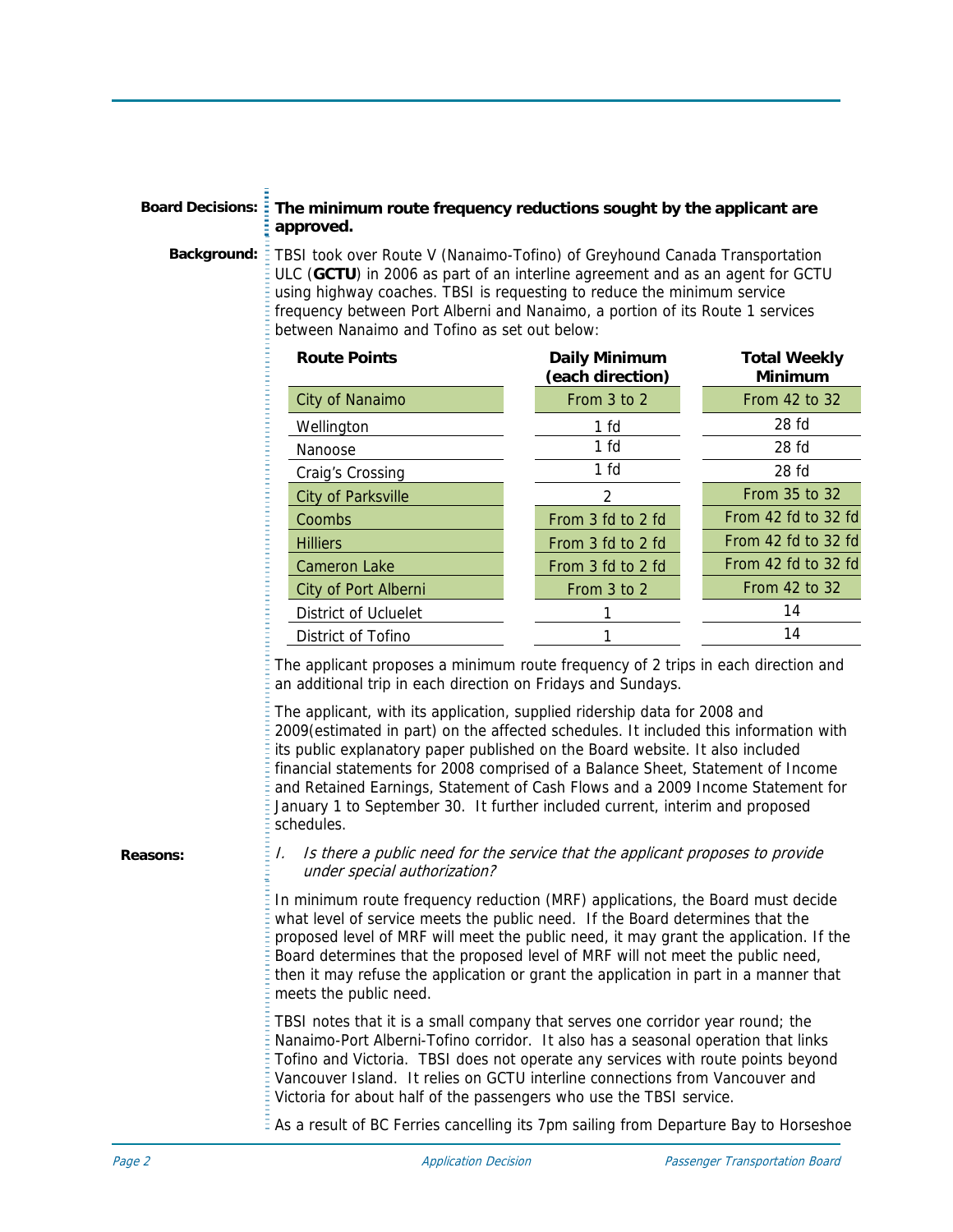Bay effective October 14, 2009, GCTU cancelled 1 schedule in each direction for its Vancouver to Nanaimo service. These trips provided connecting schedules for TBSI. The company predicts higher losses in ridership and revenue by year end.

Further, GCTU is believed to have reduced service between Victoria and Campbell River effective November 9, 2009, as permitted by a preliminary decision of the Board respecting application X71-09. As a result, TBSI will lose 1 connection in each direction from and to Victoria.

Cumulatively, TBSI will no longer have connections from Vancouver or Victoria on 1 of its 3 Nanaimo to Port Alberni routes. It will no longer have connections to Vancouver or Victoria on 2 of its 3 Port Alberni to Nanaimo routes. The public explanatory paper by TBSI includes 2008 and estimated 2009 passenger count data to show an approximate 14% decline in passenger counts comparatively for October, November and December and similarly, an approximate 50% decline for the months November and December.

TBSI requests a reduction in MRF which will provide 2 daily trips in each direction between Nanaimo and Tofino and an additional trip on Friday and Sunday evenings. These additional weekly trips coincide with a GCTU expansion of service between Victoria and Nanaimo on these days. The schedule submitted with this application would give the public convenient connections from Vancouver and Victoria 2 times daily in each direction and 3 times daily on Fridays and Sundays.

Two submissions from the City of Port Alberni expressed both support and disappointment for the proposed reductions, but noted the factors were beyond the control of TBSI. The city also noted the importance of the company's viability in continuing to provide the community with an effective alternative.

A third submission from a Nanaimo resident neither supported nor challenged the application, but questioned why patronage for TBSI bus services has not increased by the travelling public because of rising fuel prices and concerns with pollution. The submission also questioned whether TBSI is doing an adequate job of advertising and with business partnerships to provide value-added services to increase its revenues. In response, TBSI notes its strategic alliances with BC Ferries and GCTU who have both reduced service and its attendance at travel trade marketplaces to stimulate sales.

I find the passenger count data and financial information provided by the applicant support the ridership and corresponding revenue decline of TBSI. Also in the absence of submissions that oppose the application or in any manner discuss impacts, I am satisfied that the proposed minimum route frequency schedule will continue to meet the public need.

## II. Is the applicant a fit and proper person to provide that service and is the applicant capable of providing that service?

In dealing with an application for MRF reduction, the Board will presume that a licensee seeking a reduction is a fit and proper person to provide the service proposed unless there is compelling evidence to the contrary.

TBSI has operated a reliable scheduled bus service and I have no reason to believe it is not fit, proper and capable of continuing to deliver services at the levels proposed.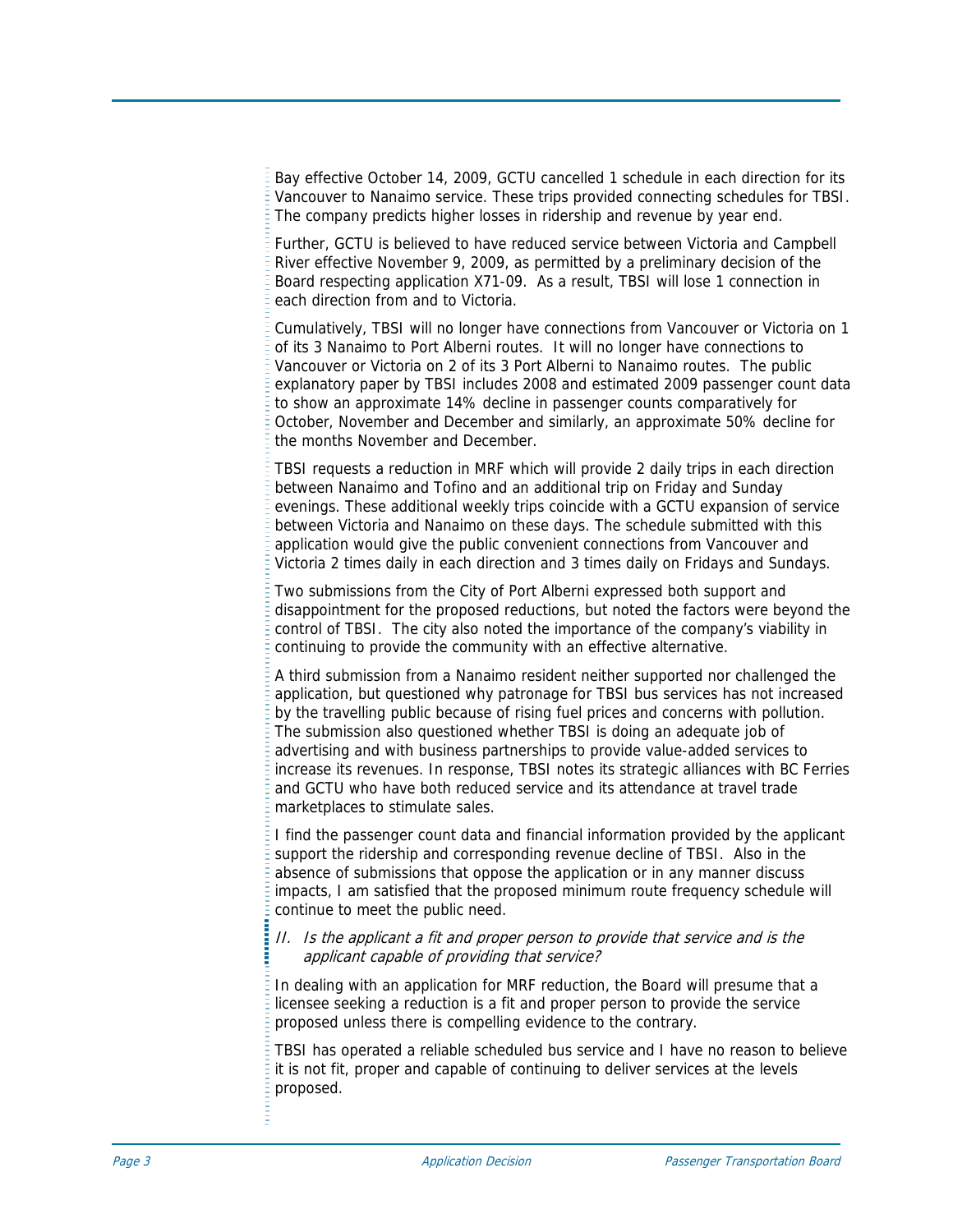|                                         | III. Would the application, if granted, promote sound economic conditions in the<br>passenger transportation business in British Columbia?                                                                                                                                                                                                                                                                                                                                                                                                                                                                                                                         |
|-----------------------------------------|--------------------------------------------------------------------------------------------------------------------------------------------------------------------------------------------------------------------------------------------------------------------------------------------------------------------------------------------------------------------------------------------------------------------------------------------------------------------------------------------------------------------------------------------------------------------------------------------------------------------------------------------------------------------|
|                                         | The Board must consider the promotion of sound economic conditions in the<br>passenger transportation business in British Columbia. This includes, but is not<br>limited to, the financial health of the applicant seeking a reduction in MRF. This<br>could include the overall financial health of the applicant or the financial health of<br>specific routes.                                                                                                                                                                                                                                                                                                  |
|                                         | The application does not appear to negatively impact any other inter-city operator<br>or route points. The proposed changes will continue to provide appropriate and<br>reasonable connecting services for the travelling public that are starting or ending<br>their trip in Vancouver or Victoria. Fundamentally, the reductions help the applicant<br>to prevent an increasing loss in revenues and achieve continued viability in<br>providing an important inter-city bus service on the specific route. I find the<br>approval of this application would promote sound economic conditions for the<br>passenger transportation business in British Columbia. |
| <b>Special</b><br><b>Authorization:</b> | <b>Inter-City Bus (ICB)</b>                                                                                                                                                                                                                                                                                                                                                                                                                                                                                                                                                                                                                                        |
| <b>Terms &amp; Conditions:</b>          | Previously-approved terms and conditions and proposed amendments are set out together,<br>with changes highlighted in green.                                                                                                                                                                                                                                                                                                                                                                                                                                                                                                                                       |
| Service:                                | Transportation of passengers must be provided to and from each route point on a scheduled<br>basis according to the minimum frequency that is set for the <i>authorized route</i> .                                                                                                                                                                                                                                                                                                                                                                                                                                                                                |
| Schedule:                               | The licence holder must publish, in a manner accessible to the general public, a schedule for<br>each route with the time and location of each stop, and must carry in each vehicle a copy of<br>the schedule that the vehicle is following.                                                                                                                                                                                                                                                                                                                                                                                                                       |
| <b>Express Authorization:</b>           | Transportation of standees is authorized only when all of the following conditions are met:                                                                                                                                                                                                                                                                                                                                                                                                                                                                                                                                                                        |
|                                         | The licence holder has current and proper insurance coverage for the transportation of<br>1.<br>standees,                                                                                                                                                                                                                                                                                                                                                                                                                                                                                                                                                          |
|                                         | Passengers are not permitted to stand for a period that is longer than 30 minutes or for a<br>2.<br>distance that exceeds 30 road kilometres, and                                                                                                                                                                                                                                                                                                                                                                                                                                                                                                                  |
|                                         | Freight and passenger baggage is not carried in the passenger compartment when<br>3.<br>standees are being transported.                                                                                                                                                                                                                                                                                                                                                                                                                                                                                                                                            |
| Route Overlap:                          | The licence holder may publish schedules and operate vehicles in a way that consolidates the<br>District of Tofino - City of Nanaimo portion of Routes 1 and 2 on the condition that:                                                                                                                                                                                                                                                                                                                                                                                                                                                                              |
|                                         | (a) passengers traveling northbound via the consolidation point of Nanaimo are able to<br>continue their trip to their destination north and west of Nanaimo, and                                                                                                                                                                                                                                                                                                                                                                                                                                                                                                  |
|                                         | (b) the scheduled wait time at the consolidation point of Nanaimo does not exceed 30 minutes.                                                                                                                                                                                                                                                                                                                                                                                                                                                                                                                                                                      |
|                                         | When inter-city bus routes are consolidated and the above "route overlap" conditions are met,<br>the operation of one vehicle on the District of Tofino - City of Nanaimo corridor is deemed,<br>with respect to route frequency determinations, to be a vehicle operating on both routes.                                                                                                                                                                                                                                                                                                                                                                         |
| <b>Activation:</b>                      | Direction to the Applicant:                                                                                                                                                                                                                                                                                                                                                                                                                                                                                                                                                                                                                                        |
|                                         | At least 7 days before implementing schedule changes, TBSI must publish notice of<br>the change and the effective date in newspapers of affected communities. Copies of<br>such notices must be provided to the Registrar, Passenger Transportation before an<br>amended licence may be obtained.                                                                                                                                                                                                                                                                                                                                                                  |
|                                         |                                                                                                                                                                                                                                                                                                                                                                                                                                                                                                                                                                                                                                                                    |

i.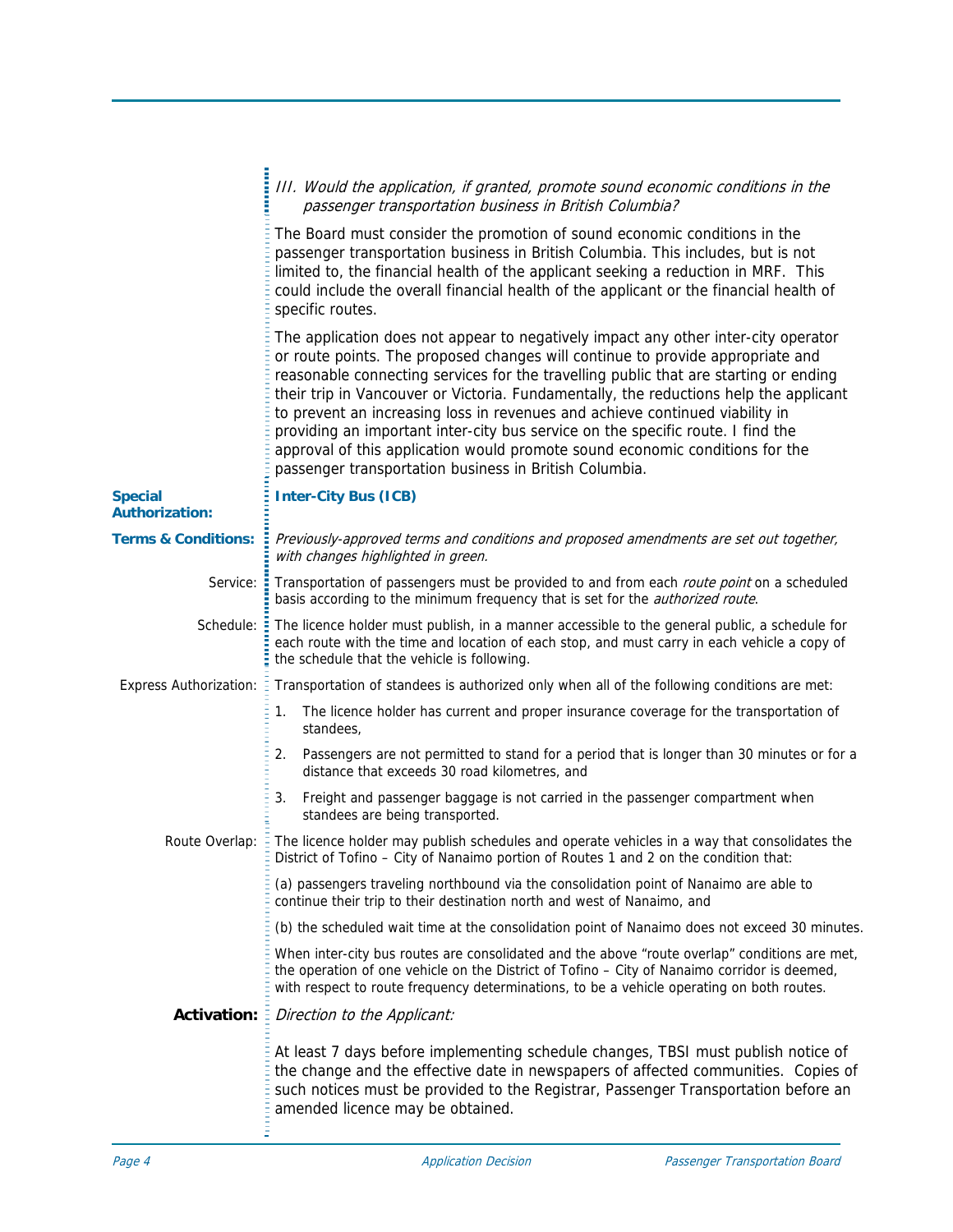A Passenger Transportation Licence must be issued by the Registrar of Passenger Transportation under section 29 or renewed under section 34 of the Passenger Transportation Act before the special authorization approved in this decision may be exercised.

### Direction to the Registrar of Passenger Transportation:

The Registrar may amend the TBSI licence to incorporate the changes in minimum route frequency as set out in the terms and conditions below. An amended licence may only be issued after TBSI has given the Registrar copies of newspaper notices that were published in affected communities. The newspaper notices must meet the requirements set out under "Direction to the Applicant."

# Route Number:  $\frac{1}{2}$  1 of 3

Terminating Point 1:  $\frac{1}{2}$  City of Nanaimo Terminating Point 2: District of Tofino

Authorized

| Route: | <b>Route Points</b>            | <b>Daily Minimum</b><br>(each direction) | <b>Total Weekly Minimum</b> |
|--------|--------------------------------|------------------------------------------|-----------------------------|
|        | City of Nanaimo                | 2                                        | 32                          |
|        | Wellington                     | 1 fd                                     | 28 fd                       |
|        | Nanoose                        | 1 fd                                     | 28 <sub>fd</sub>            |
|        | Craig's Crossing               | 1 fd                                     | 28 fd                       |
|        | City of Parksville             | 2                                        | 32                          |
|        | Coombs                         | 2 fd                                     | 32 fd                       |
|        | <b>Hilliers</b>                | 2 fd                                     | 32 fd                       |
|        | Cameron Lake                   | 2 fd                                     | 32 fd                       |
|        | City of Port<br>Alberni        | $\overline{2}$                           | 32                          |
|        | District of<br><b>Ucluelet</b> |                                          | 14                          |
|        | District of Tofino             | 1                                        | 14                          |
| mber:  | $2$ of $3$                     |                                          |                             |

**Route Num** 

Terminating Point 1: City of Victoria Terminating Point  $2:$  District of Tofin

| erminating Point 2: E District of Tofino |  |
|------------------------------------------|--|
|                                          |  |

| Authorized Route: : Route Points |                                       | <b>Daily Minimum</b><br>(each direction) | <b>Total Weekly Minimum</b> |
|----------------------------------|---------------------------------------|------------------------------------------|-----------------------------|
|                                  | City of Victoria                      |                                          | 2                           |
|                                  | District of Saanich                   |                                          |                             |
|                                  | City of Nanaimo                       |                                          |                             |
|                                  | $\frac{1}{2}$ City of Port<br>Alberni |                                          |                             |
|                                  | Ucluelet / Tofino<br>Junction         |                                          |                             |
|                                  | <b>E</b> Pacific Rim<br>National Park |                                          |                             |
|                                  | $\frac{1}{2}$ Tofino Airport /        |                                          |                             |